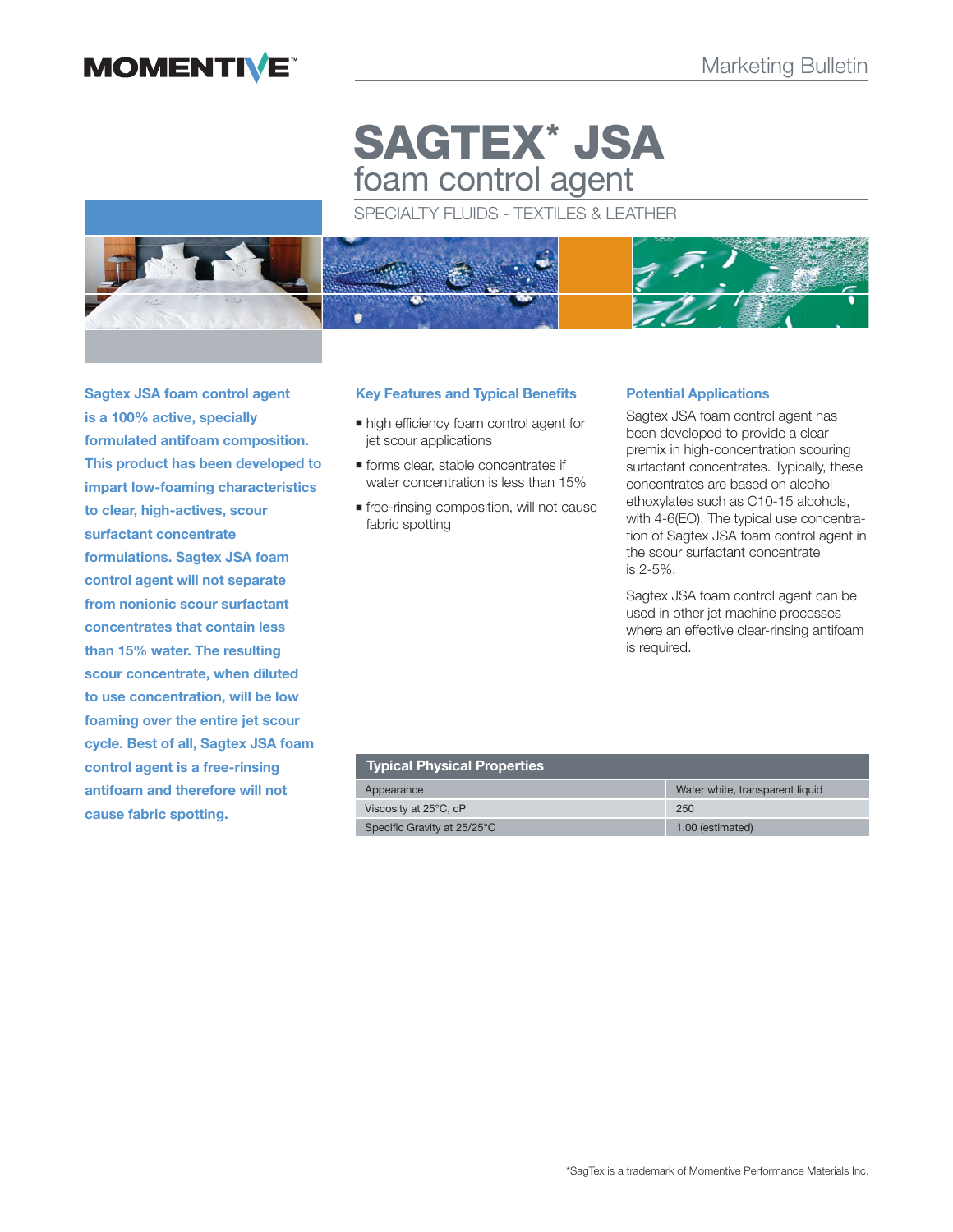## **Patent Status**

Nothing contained herein shall be construed to imply the nonexistence of any relevant patents or to constitute the permission, inducement or recommendation to practice any invention covered by any patent, without authority from the owner of the patent.

## **Product Safety, Handling and Storage**

Customers considering the use of this product should review the latest Material Safety Data Sheet and label for product safety information, handling instructions, personal protective equipment if necessary, and any special storage conditions required. Material Safety Data Sheets are available at www.momentive.com or, upon request, from any Momentive Performance Materials representative. Use of other materials in conjunction with Momentive Performance Materials products may require additional precautions. Please review and follow the safety information provided by the manufacturer of such other materials.

### **Limitations**

Customers must evaluate Momentive Performance Materials products and make their own determination as to fitness of use in their particular applications.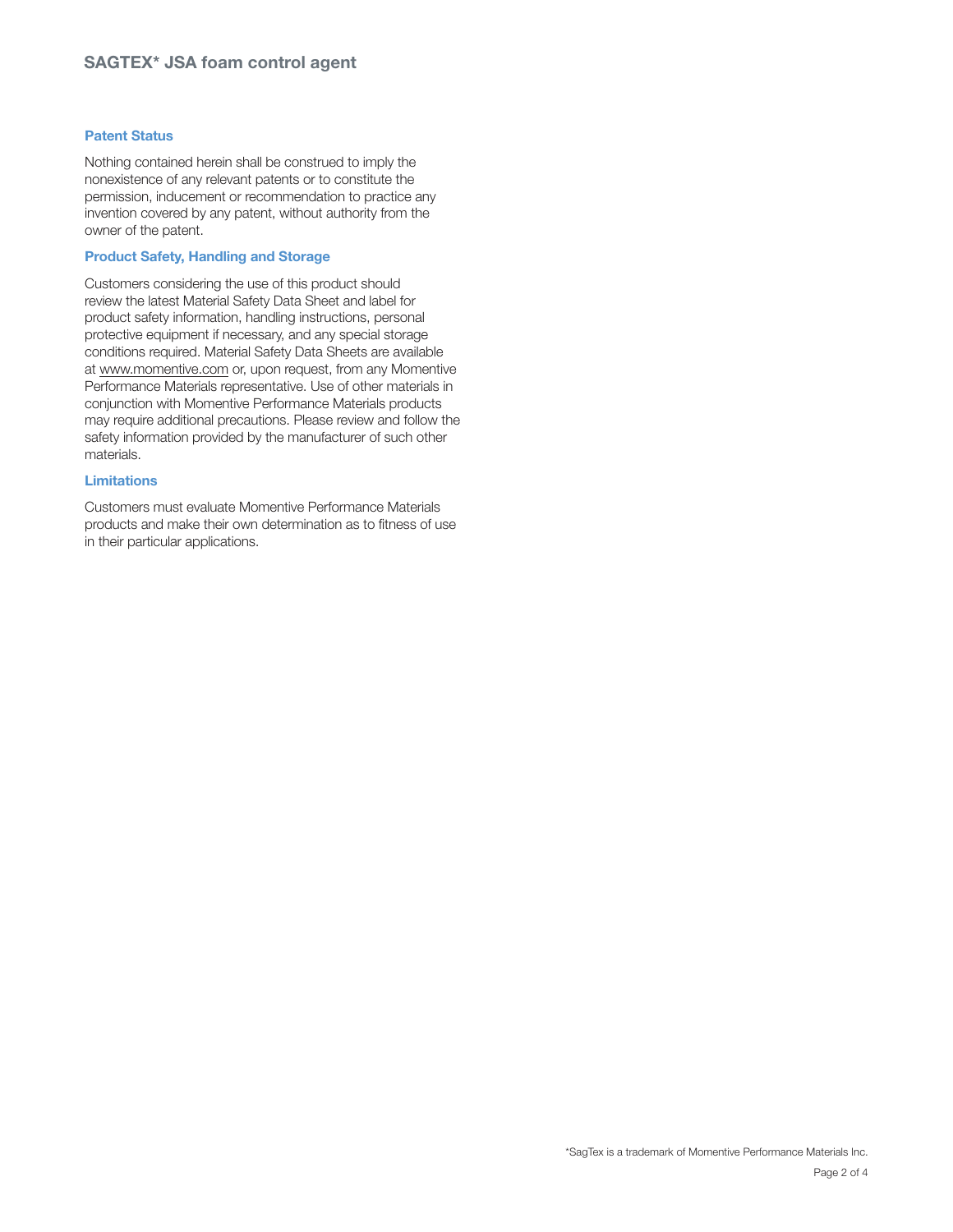## **Emergency Service**

Momentive Performance Materials maintains an around-the-clock emergency service for its products.

| Location                       | <b>Emergency Service Provider</b>                                     | <b>Emergency Contact Number</b> |
|--------------------------------|-----------------------------------------------------------------------|---------------------------------|
| Mainland U.S., Puerto Rico     | <b>CHEMTREC</b>                                                       | 1-800-424-9300                  |
| Alaska, Hawaii                 | <b>CHEMTREC</b>                                                       | 1-800-424-9300                  |
| Canada                         | <b>CHEMTREC</b>                                                       | 1-800-424-9300                  |
| Europe, Israel                 | <b>NCEC</b>                                                           | +44 (0) 1235239670              |
| Middle East                    | <b>NCEC</b>                                                           | +44 (0) 1235239671              |
| Asia Pacific (except China)    | <b>NCEC</b>                                                           | +44 (0) 1235239670              |
| China                          | <b>NCEC</b>                                                           | +86-10-5100-3039                |
| Latin America (except Brazil)  | <b>NCEC</b>                                                           | +44 (0) 1235239670              |
| <b>Brazil</b>                  | <b>SOS Cotec</b>                                                      | 08000111767 or 08007071767      |
| All other locations world wide | <b>NCEC</b>                                                           | +44 (0) 1235239670              |
| At sea                         | Radio U.S. Coast Guard in U.S. waters<br>NCEC in International waters | +44 (0) 1235239670              |

For Health related calls, contact Momentive Performance Materials at +1-518-233-2500 (English only).

DO NOT WAIT. Phone if in doubt. You will be referred to a specialist for advice.